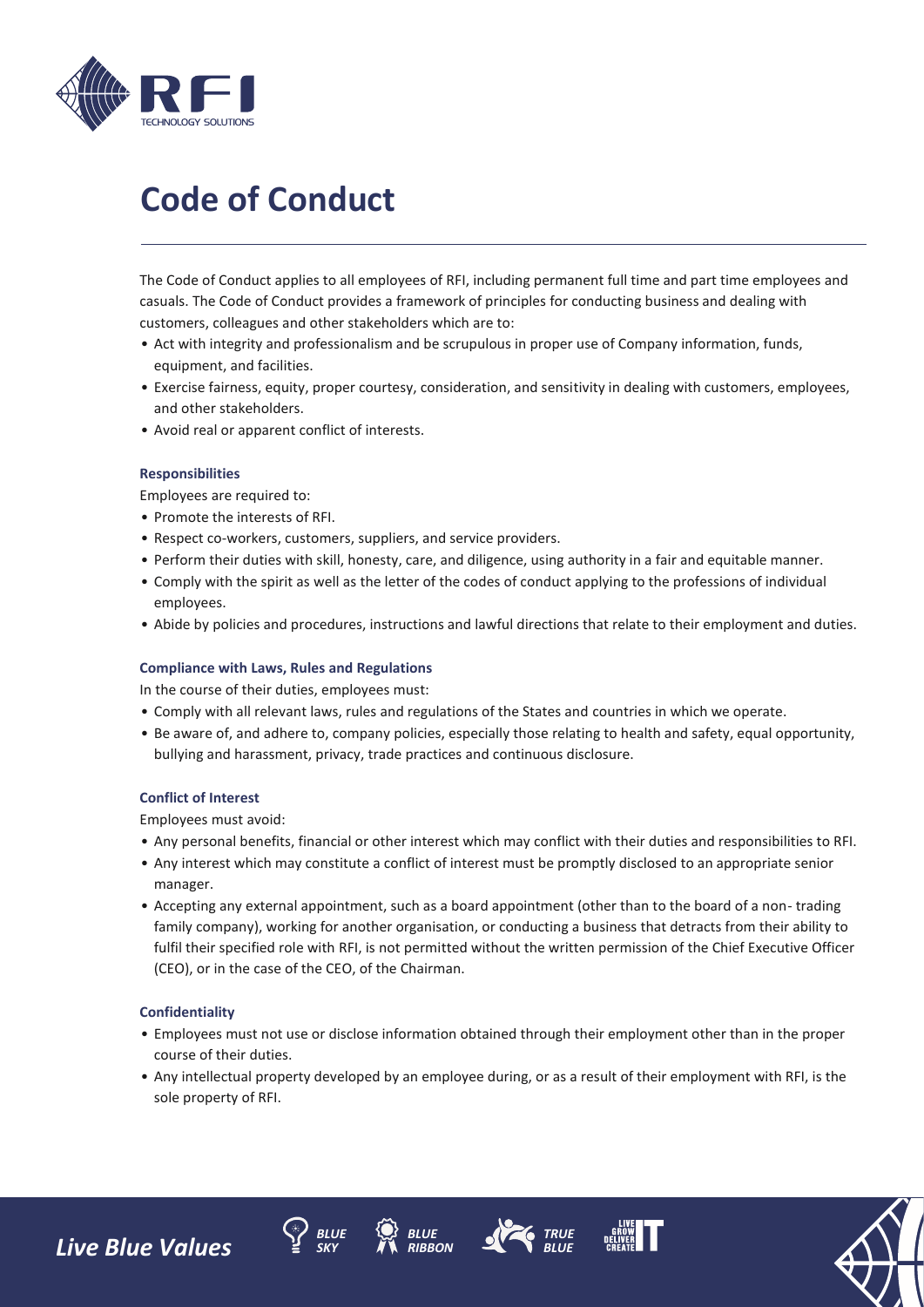

- Information obtained in the course of employment must not be used to obtain financial reward or other benefit, or to take advantage of another person.
- Employees must comply strictly with the privacy principles of the Privacy Act.

# **Discrimination and Harassment**

- Diversity of the Company's employees is a tremendous asset. We have zero tolerance of any behaviour that is intentionally discriminatory, bullying or harassing to another employee.
- We are committed to providing equal opportunity in all aspects of employment including recruitment, selection, reward, promotion, and development.
- All employees must comply with the Discrimination, Bullying and Harassment Policies.

# **Safety**

- Employees must observe and comply with all safety practices and procedures in place at RFI to maintain a safe workplace.
- Protective equipment supplied by RFI must be always used correctly and equipment used in a safe manner and maintained in a safe operating condition.

#### **Environment**

Employees must comply with relevant environmental legislation and promote environmental awareness.

# **Company Property**

- Company property, funds, facilities, and services must be used only for authorised purposes.
- Unless governed by law or otherwise agreed in writing, any intellectual property developed by an employee during or as a result of his or her employment by RFI is the sole property of RFI.

# **Public Statement**

The Company's relationships with the media are conducted exclusively by the CEO or as delegated by the Board.

# **Competition**

- We seek to outperform our competition fairly and honestly. We seek competitive advantages through superior performance never through unethical or illegal business practices.
- Stealing proprietary information, possessing trade secret information that was obtained without the owner's consent is prohibited.

# **Gifts and Entertainment**

*Live Blue Values BLUE*

- Employees, from time to time, may entertain or are entertained and give or receive gifts in the course of their duties.
- Gifts should never be offered or accepted in circumstances where the outcome of a transaction may be influenced by the gift or give rise to the perception that the transaction may be influenced by the gift.
- Employees involved in a tendering process must refrain from actions which may give rise to an expectation of some favoured treatment from or by any tendering party.
- Under no circumstances must employees offer or accept money.

*SKY*

• Gifts and entertainment must not be above a size that could represent a bribe or secret commission.

*BLUE RIBBON*

• Bribing, or attempting to bribe a public official (foreign or local) is a serious crime under Australian law with harsh penalties. Employees must ensure they do not participate in any such activities.

> *TRUE BLUE*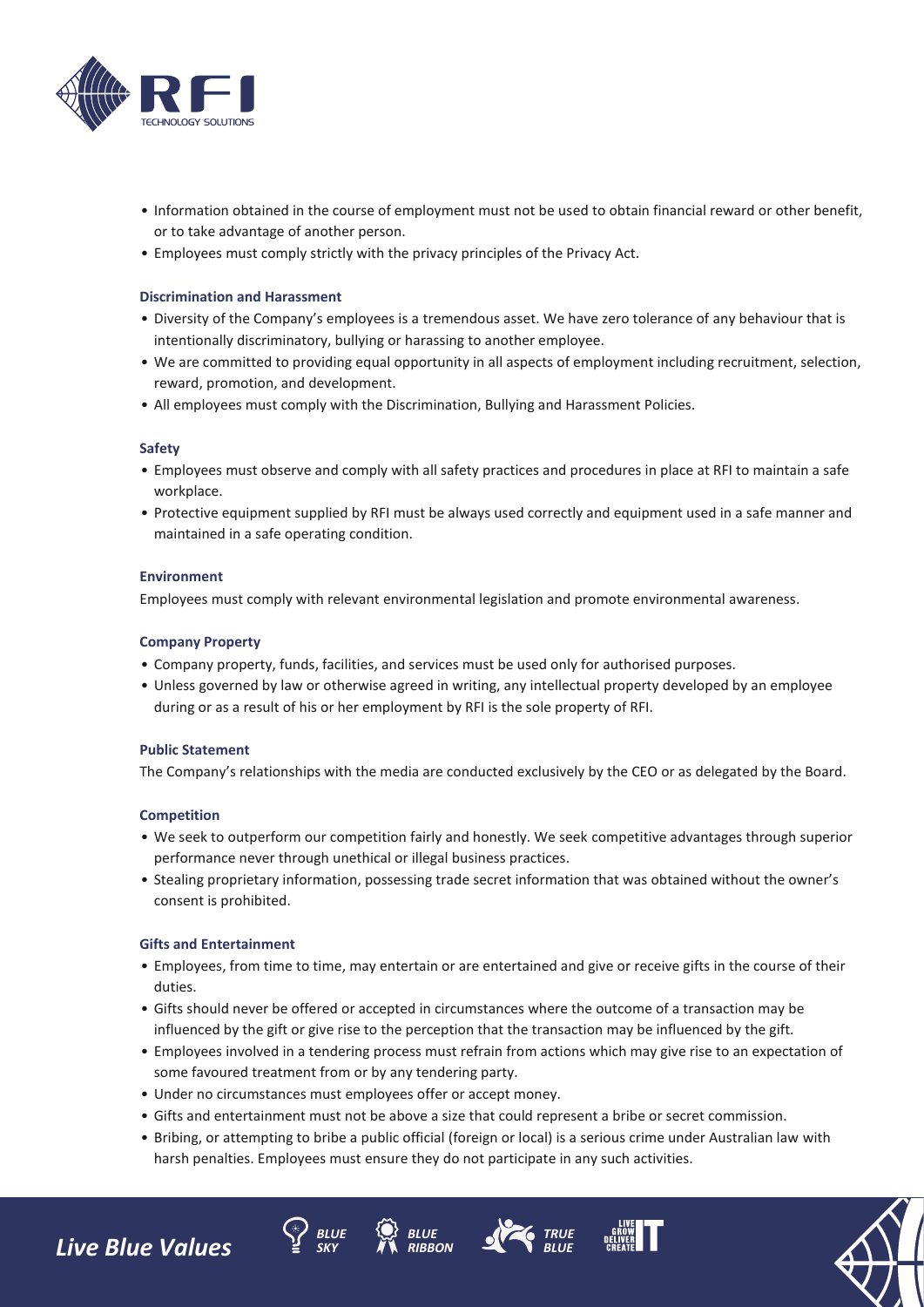

• Invitations where travel and accommodation is involved must be authorised by a senior executive, or in the case of senior executives, by the CEO, or in the case of the CEO, by the Board.

# **Breaches of the Code**

- Employees have a duty to observe the code and ensure that no breaches occur. Breaches require immediate attention and employees have a duty to report known or suspected breaches of the code.
- Any employee, who in good faith, makes a complaint or disclosure about an alleged breach of the code, and follows the reporting procedure outlined below, will not be disadvantaged, or prejudiced in the making of such a complaint or disclosure. All reports will be treated as confidential.
- A complaint or disclosure about an alleged breach of the Code should be in writing and contain details about the date, time and nature of the alleged breach and include any available supporting material.
- The allegation should be made to the employee's immediate supervisor, or if the employee believes the immediate supervisor may be implicated, to a senior executive or to the CEO.
- The person to whom the allegation is made should undertake a prompt and thorough investigation and determine whether any action is required.
- The employee will be informed of the outcome of the investigation.
- If unsatisfied with the outcome of the investigation, the employee may refer the matter to a senior executive or the CEO.
- Employees may at any time discuss a matter or seek advice on how to proceed with a matter, from the Human Resources Manager or any other senior executive.

# **Conclusion**

If an employee has doubts about any aspect of this code, he or she must seek clarification from their manager or the Human Resources Manager.













*Live Blue Values BLUE*